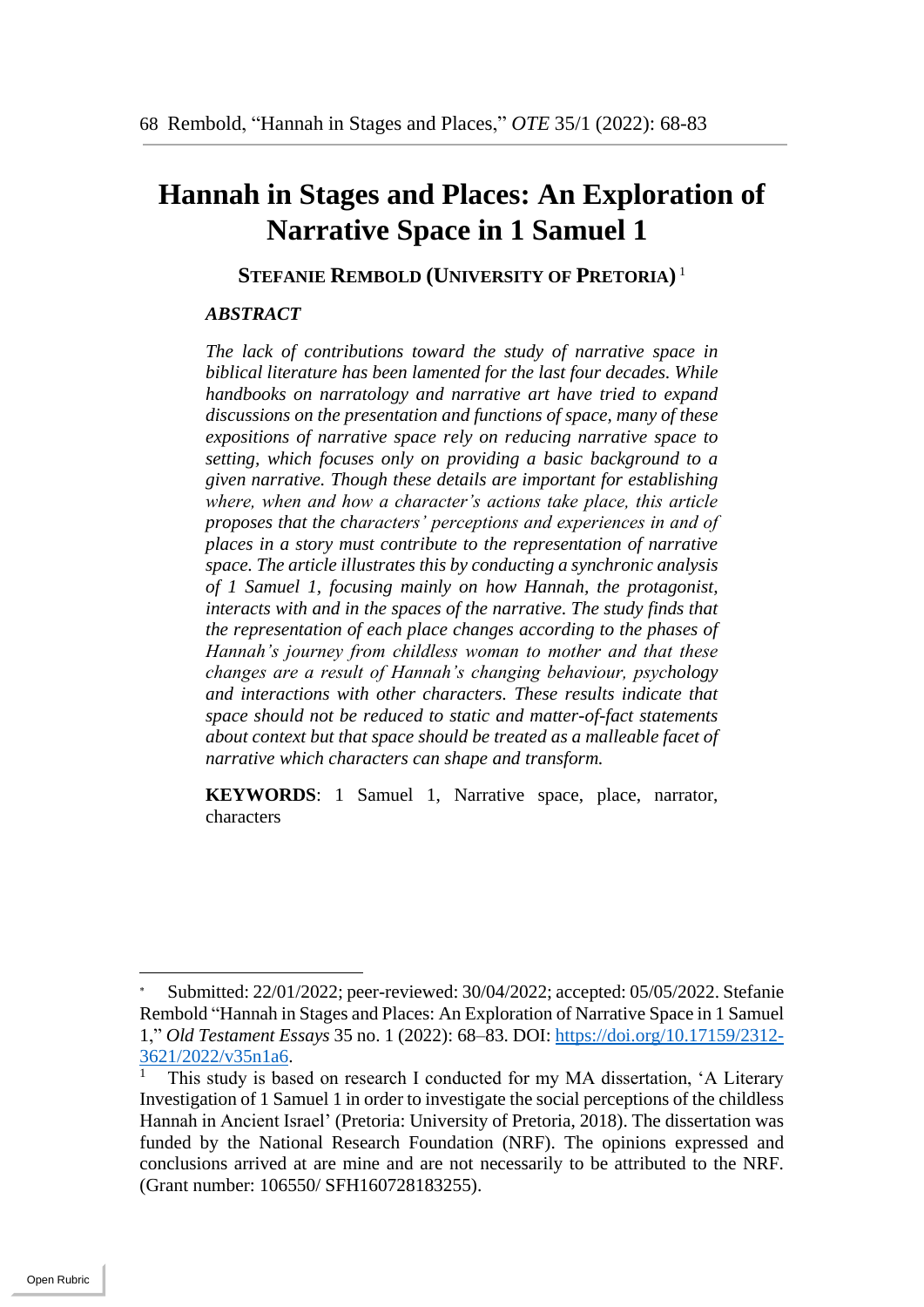## **A INTRODUCTION**

1

It is no new thing to bemoan the lack of contributions toward the study of narrative space in narratology. Scholars, including Katrin Dennerlein<sup>2</sup> and Gabriel Zoran,<sup>3</sup> have pointed out its visible absence from studies of narratology and narrative criticism in the past four decades. While several studies on narrative space in modern literature have emerged, the study of narrative space in biblical texts is still lagging. <sup>4</sup> This is evidenced by the lack of scholarly

<sup>2</sup> See Katrin Dennerlein's *Narratologie des Raumes* (Berlin: W de Gruyter, 2009). Ronald van der Bergh, "Unfocused Narrative Space in Tobit 1:1–2:14," in *Place, Space, and Identity in the Ancient Mediterranean World* (ed. Gert T.M. Prinsloo and Christl M. Maier; New York: Bloomsbury, 2013) provides a list of contributors to this discussion up until 2012. Since then, the study of "literary geography" has turned out publications in the study of modern literature increasingly, and in an array of subtopics including virtual and digital storied spaces. Some of the latest handbooks on narrative criticism/ narratology/literary geography, including the revised editions of H Porter Abbott's *The Cambridge Introduction to Narrative* (3rd ed.; Cambridge: Cambridge University Press, 2020) and Peter Hühn, et al (eds) *Handbook of Narratology* (Berlin: De Gruyter, 2014), have entire chapters dedicated to the discussion of narrative space. Other scholars have gone further and published books focusing solely on narrative space and its various forms, like Marie-Laure Ryan, Kenneth Foote and Maoz Azaryahu's *Narrating Space/Spatializing Narrative: Where Narrative Theory and Geography Meet* (Columbus: Ohio State University Press, 2016).

<sup>3</sup> Gabriel Zoran, "Towards a Theory of Space in Narrative," *Poetics Today* 5 (1984): 309–335.

This, however, does not count the growing popularity of "critical spatiality" in biblical studies, in which narrative space is also explored. Critical spatiality is a group of theories designed to understand and analyse the representation of spaces in the texts of the Bible (Jo-Marí Schäder, "The Implied Transcendence of Physical and Ideological Borders and Boundaries in Psalm 47," in *Place, Space, and Identity in the Ancient Mediterranean World* (ed. Gert T.M. Prinsloo and Christl M. Maier; New York: Bloomsbury, 2013), 70). This group of theories includes the work of multiple spatial theorists such as Henri Lefebvre, Edward W. Soja, Yi-Fu Tuan and Mieke Bal (Gert T.M Prinsloo, "Place, Space and Identity in the Ancient Mediterranean World: Theory and Practice with Reference to the Book of Jonah," *in Place, Space, and Identity in the Ancient Mediterranean World* (ed. Gert T.M. Prinsloo and Christl M. Maier; New York: Bloomsbury, 2013), 5–12). While critical spatiality has received much merit in the last decades, it has also been criticised for the melding of spatial theories which may have been misinterpreted and may not be compatible, particularly with their individual classifications of space (Claudia. V. Camp, "Storied Space, or, Ben Sira 'Tells' a Temple," in *Imagining Biblical Worlds: Studies in Spatial, Social, and Historical Constructs in Honor of James W. Flanagan* (ed. David. M. Gunn and Paula. M. McNutt; Sheffield: Sheffield Academic, 2002), 66–68). Further, it is also unclear how applicable these theories (amalgamated or not) are to biblical texts (Maier, *Daughter Zion, Mother Zion: Gender, Space and the Sacred in Ancient Israel* (Minneapolis: Fortress, 2008), 103–123). It is for these reasons that have opted to only apply narrative theory rather than an amalgamated spatial model.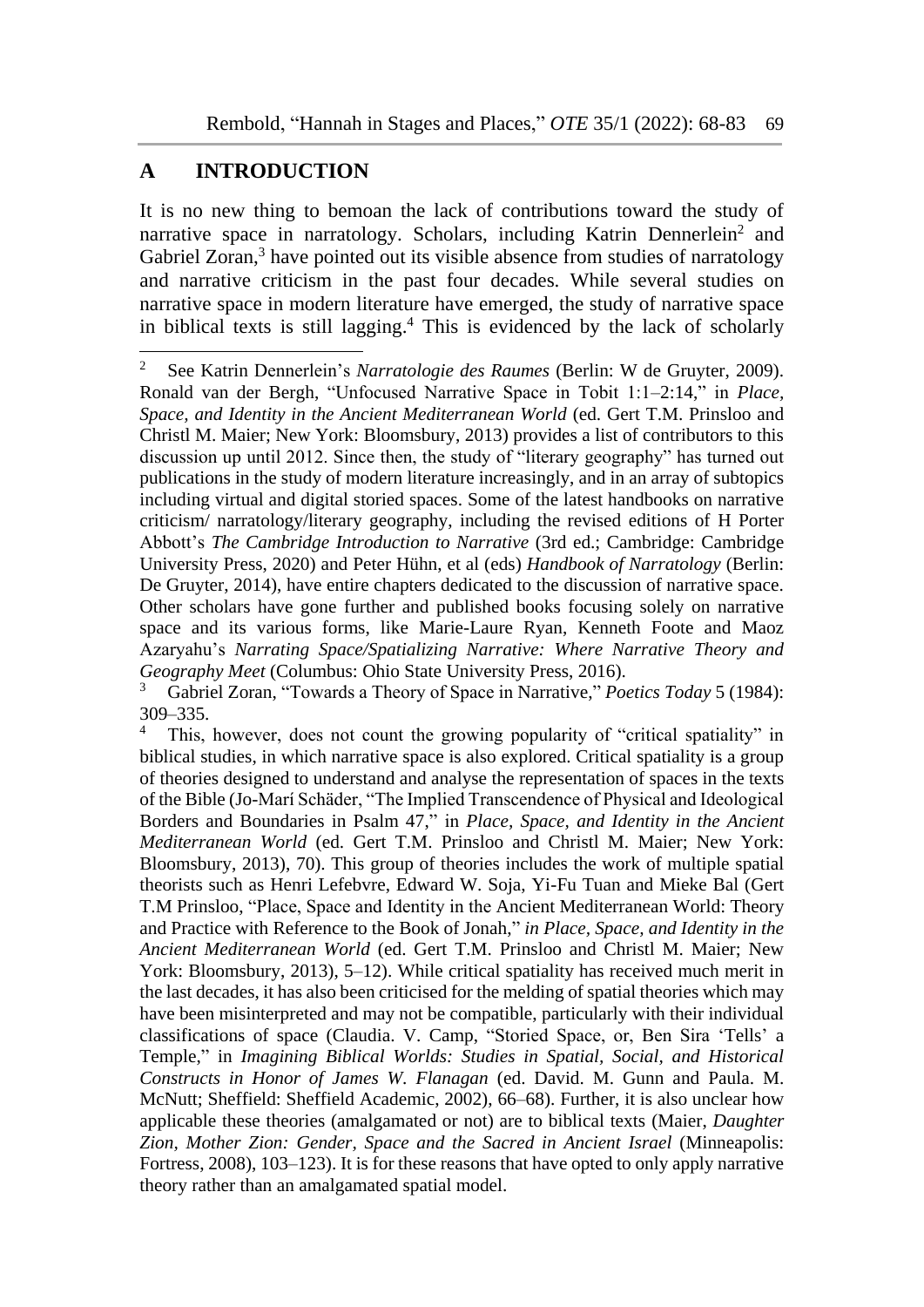engagement with space in handbooks of biblical narrative and the scholarly tendency to reduce narrative space to "setting" or "the fictionalised environment in which the author unfolds the plot and against which the protagonists are characterised".<sup>5</sup> Such handbooks include Bar-Efrat's *Narrative Art in the Bible*—a seminal work, *6* that says little to nothing on space or setting in a narrative and merely describes it as the location or locations where the story takes place and, at times, the geographical places between which characters move.<sup>7</sup> As a result, space is reduced "…to an ancillary mechanism of authorial technique"<sup>8</sup> rather than a structural necessity within the Hebrew aesthetic or narrative itself.

Delving a little further, some describe setting in biblical narrative as having three foci—geographical, temporal and social setting.<sup>9</sup> Therefore, each focus deals with a specific set of questions resulting in categorically defined information. The geographical setting concerns the physical place(s) where each scene transpires, and, like a stage, it includes the props, the actors and the structures which aid in telling the story.<sup>10</sup> Therefore, it deals with issues relating to location, topography and architecture. Temporal setting deals with the relationship between the actions of the characters and time – precisely *when* characters act and *how long* their actions transpire.<sup>11</sup> Finally, social setting refers to the social context or era in which the narrative takes place, including the institutions, norms, and class structures. 12

<sup>5</sup> R. Vermette, 1987 quoted by Sheila Hones, "Literary Geography: Setting and Narrative Space," *Social & Cultural Geography* 12 (2011): 685.

<sup>6</sup> Shimeon Bar-Efrat, *Narrative Art in the Bible* (trans. Dorothea Shefer-Vanson; Sheffield: Almond Press, 1989).

<sup>7</sup> This includes Robert Alter's *The Art of Biblical Narrative* (New York: Basic Books, 1981).

<sup>8</sup> Luke Gartner-Brereton, *The Ontology of Space in Biblical Narrative* (London: Routledge, 2008), 38.

<sup>9</sup> See Yven Bourquin and Daniel Marguerat, *How to Read Bible Stories: An Introduction to Narrative Criticism* (London: SCM, 1999), James L. Resseguie, *Narrative Criticism of the New Testament: An Introduction* (Grand Rapids: Baker Academic, 2005) and Mark Powell, *What is Narrative Criticism?* (Minneapolis, MN: Fortress, 1990).<br> $^{10}$  Powell Whe

<sup>10</sup> Powell, *What is Narrative Criticism?* 70–71.

<sup>11</sup> This is related to the internal time of the narrative (Powell, *What is Narrative Criticism?* 72–73).

 $12$  This particular study focuses on the social world of the narrator and the characters in the narrative and is not an attempt at providing social commentary on the world of the author or authors or of recreating their social context. However, the author and the narrator, and thus the narrative itself, are products of a specific time, place and circumstance and consequently require that the reader has or acquires some knowledge and understanding of the times in which the narrative was created (Powell, *What is Narrative Criticism?* 74). Furthermore, while this study is synchronic, i.e. text-focused rather than author and history-focused (See Angelika Berlejung, "Methods," in *T & T*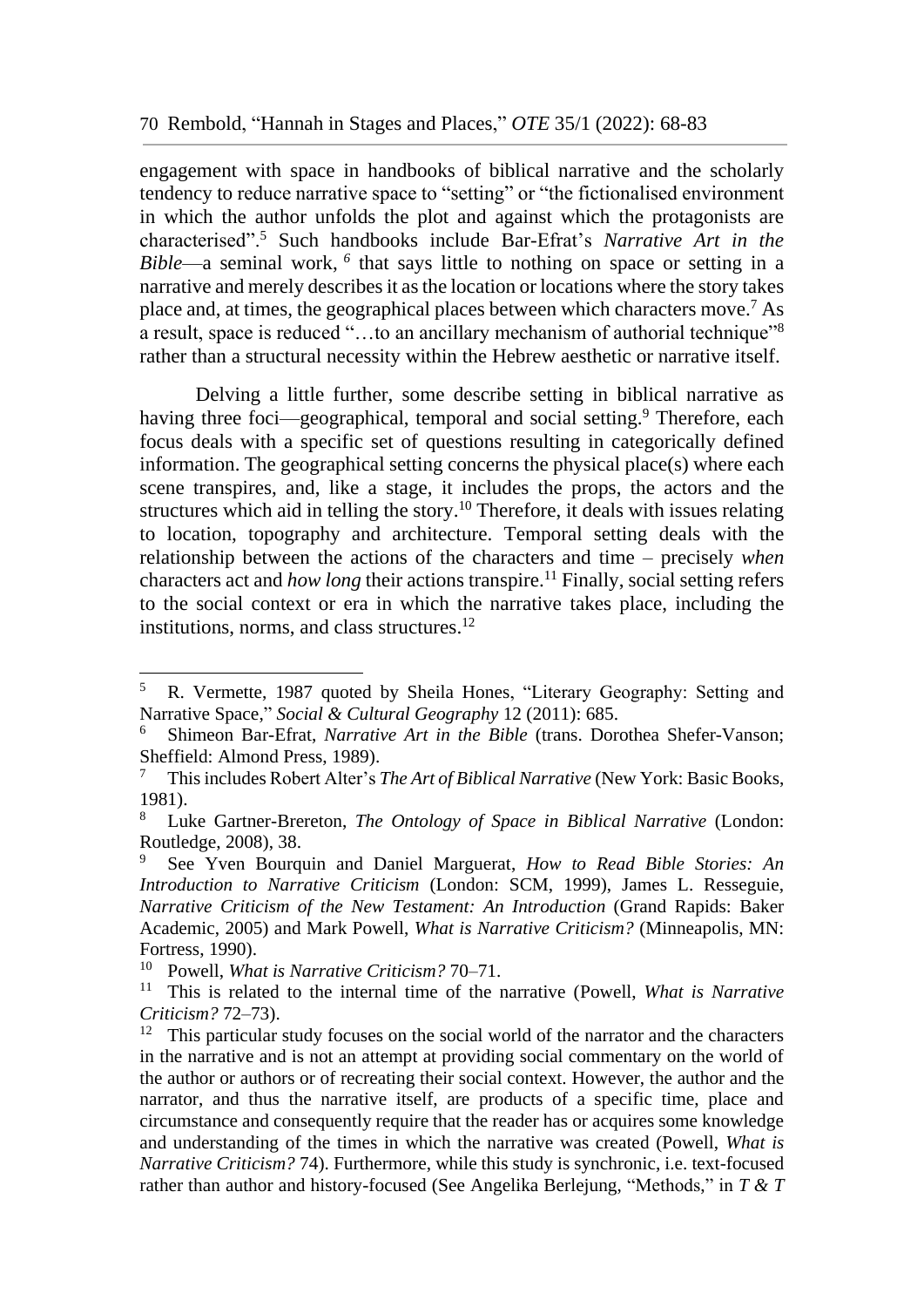However, three facets of setting only make up the tangible aspects of space as they rely on the narrator's matter-of-fact statements about where, when and how actions take place. As such, they do not provide all the necessary information for understanding how setting and character interact and thus how space is represented, moulded or shaped by actants or even through the input of the narrator.<sup>13</sup> In order to bridge this gap, some handbooks point to a metaphorical or symbolic value of setting in biblical narrative, <sup>14</sup> but little has been done to explicate it.

Metaphorical value is born out of the associations that are made between places and the commonly held assumptions about or people's experiences in and of the places. <sup>15</sup> For example, weddings are generally happy occasions, so one would likely assume that people enjoy themselves in this particular space. One can extrapolate from this that in narratives, the narrator and the actors create perceptions about the spaces in which they act. This is because characters have life experiences and interact with ideas and feelings within spaces. These, in turn, create memories which shape current and future thoughts and perceptions about these spaces.<sup>16</sup> One can thus conclude that space in a narrative is more than just

*Clark Handbook of the Old Testament*: *An Introduction to the Literature, Religion and History of the Old Testament* (3rd ed, ed. Jan C. Gertz et al.; London: T &T Clark International, 2012), 31–57), for a clear and concise explanation of the methods applied to biblical text) the use of narrative criticism and narratology relies upon the reader to make interpretations, particularly when examining and exploring the psychology of characters and commenting on inter-personal relationships (see Eryl W. Davies, *Biblical Criticism: A Guide for the Perplexed* (London & New York: Bloomsbury T & T Clark, 2013), 11–16). In other words, though narratology and narrative criticism are preoccupied with the words, facets, characteristics and other building blocks of the text, it also relies on an "interplay between text and reader" (Eryl W. Davies, *Biblical Criticism: A Guide for the Perplexed*, 14) which is useful for providing a more holistic view and understanding of the text and what the narrative is trying to convey (Berlejung, "Methods", 40–41).

<sup>&</sup>lt;sup>13</sup> Narrative space considers a combination of narrated space – the world and context of the narrative and the world that the reader creates – and narrator's space – the perspective and context of the narrator (Gert. T. M. Prinsloo, "*Place, Space and Identity in the Ancient Mediterranean World: Theory and Practice with Reference to the Book of Jonah*," 7).

<sup>14</sup> See Daniel Marguerat and Yven Bourquin, *How to Read Bible Stories*, 80 and Marie-Laure Ryan, "Space," in *Handbook of Narratology* (2nd ed, ed. Peter Hühn, et al.; Berlin: De Gruyter, 2014), 796; cf. Irene J. F. de Jong, *Narratology and Classics: A Practical Guide* (Oxford: Oxford University Press, 2014), 122–134.

<sup>15</sup> Daniel Marguerat and Yven Bourquin, *How to Read Bible Stories*, 80.

<sup>16</sup> Daniel Marguerat and Yven Bourquin, *How to Read Bible Stories*, 79; Also see Mieke Bal, *Narratology: Introduction to the Theory of Narrative* (4th ed., Toronto: University of Toronto Press, 2020), 220.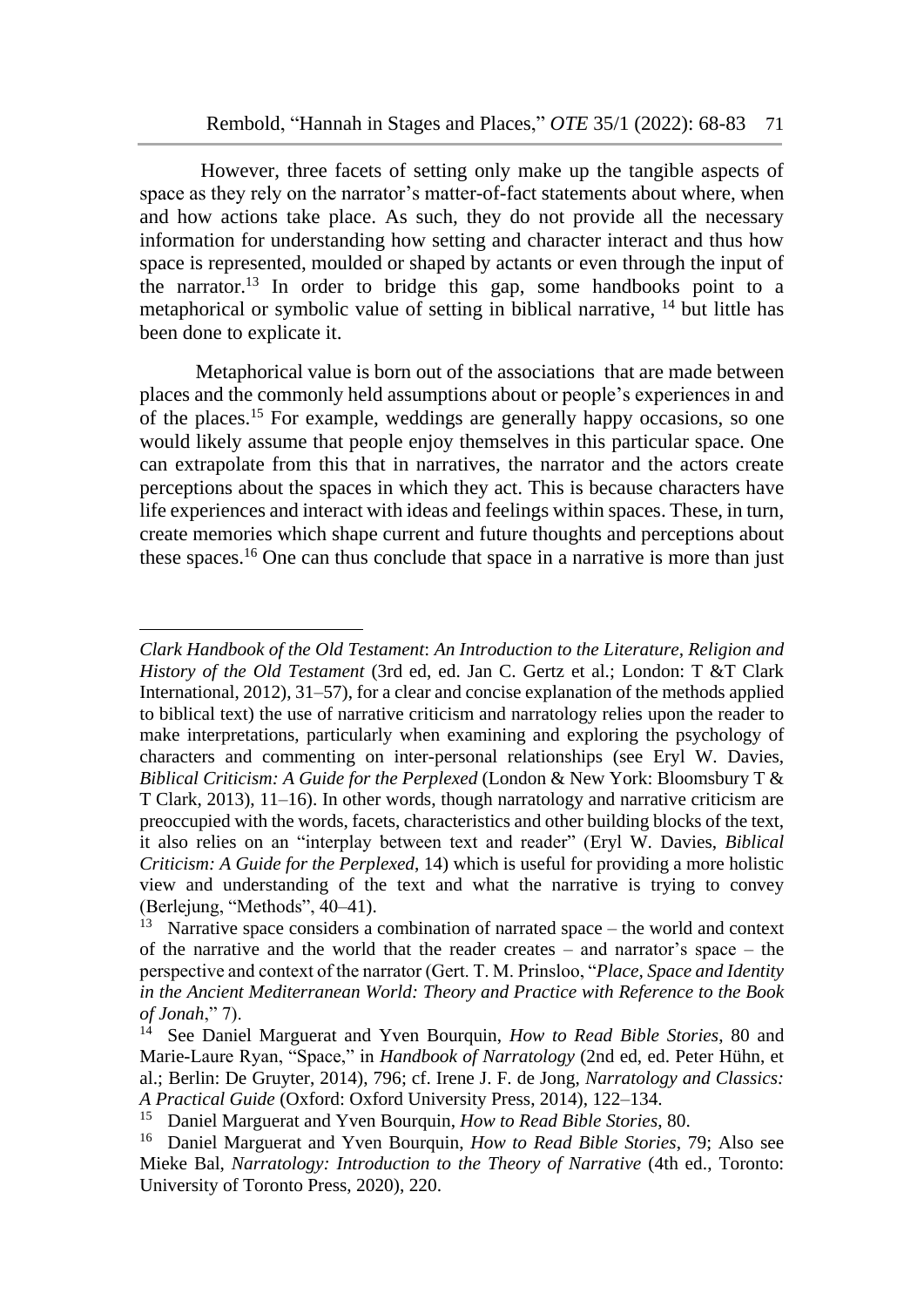the physical descriptions, space is shaped by the manner in which space and actant interact with one another.

### **B NARRATIVE SPACE AND 1 SAMUEL 1**

In this section, we read 1 Sam 1 paying attention to space drawing from the principle established in the preceding section. 1 Samuel 1 narrative takes place in three geographical locations, Ramah, the city of Shiloh, and the sanctuary of Shiloh.<sup>17</sup> Each site is connected to events in the protagonist's journey from childless woman to mother. Ramah and Shiloh are essentially domestic spheres where Hannah's primary role of "wife" is enacted. On the other hand, the temple of Shiloh is the space in which Hannah life is impacted the most as it is where she makes a vow to YHWH and where she will fulfil her vow.<sup>18</sup>

1 Samuel 1 narrative may, thus, be divided into three different parts: "Before the Sanctuary" (1 Sam 1:1-8), "At the Sanctuary" (1 Sam 1:9-18), and "After the Sanctuary" (1 Sam 1:19-28). In each of these sections, I analyse the narrator and characters' actions, reactions, and experiences within the given locations. In this way, I intend to demostrate how the places are transformed through their association with Hannah's experiences in the development of the plot of the story.

#### **1 Before the Sanctuary**

1

1 Samuel 1 begins by introducing the family of Elkanah, an Ephraimite man from Ramathaim-Zophim, <sup>19</sup> and their annual pilgrimages to the city of Shiloh, a cult centre, and the current home of the ark of the covenant.<sup>20</sup> These pilgrimages involve worship, making sacrifices to YHWH, and the division of portions between family members (1 Sam 1:3–4). However, the joyous religious pilgrimage is marred by domestic conflict between Hannah and Peninnah. Peninnah, who is jealous of the love that Elkanah bestows upon Hannah (1 Sam 1:5), teases Hannah for her childlessness to the extent that Hannah "would weep and not eat"  $(1 \text{ Sam } 1:7).^{21}$ 

<sup>17</sup> Keith Bodner, *I Samuel: A Narrative Commentary in Hebrew* (Sheffield: Sheffield Phoenix Press, 2009), 11–13, 17.

<sup>18</sup> Jan P. Fokkelman, *Vow and Desire* (Assen: Van Gorcum, 1993), 6–7.

<sup>19</sup> Ramathaim-Zophim is reduced to 'Ramah' in verse 19 (Fokkelman, *Vow and Desire*, 12). Fokkelman suggests that the importance of the doubling of Ramathaim-Zophim lies in the role it takes on for Samuel once he has left Shiloh. However, this doubling may just be a mirroring of the doubling of Elkanah's lineage (Lyle. M. Eslinger, *Kingship of God in Crisis* (Sheffield: Almond, 1985), 66–67).<br><sup>20</sup> Baruch Halpern, "Shiloh*" The Anchor Bible Dictionary* 5: 1214

<sup>20</sup> Baruch Halpern, "Shiloh," *The Anchor Bible Dictionary* 5: 1214.

<sup>&</sup>lt;sup>21</sup> Unless otherwise specified, the translations of the text are my own. The translations are based on MT as presented in *Biblia Hebraica Stuttgartensia* (Rudolf Kittel et al. ed.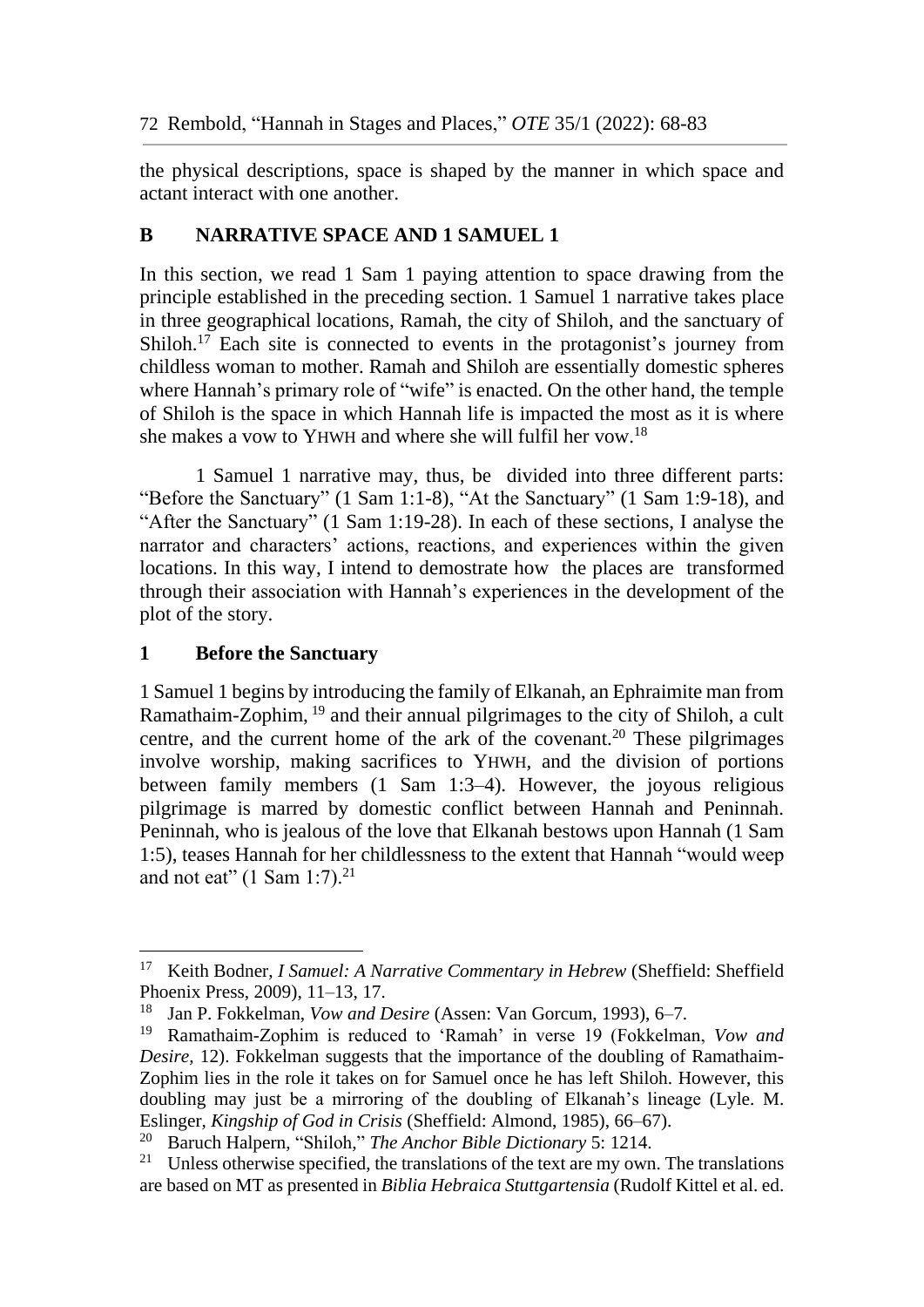The narrator notes that the conflict between the wives of Elkanah would occur every time they would come to Shiloh (1 Sam 1:7) and heighten the matter. In addition, the narrative highlights that Hannah would not participate in the sacrifice or the meal during the religious occasion.<sup>22</sup> Peninnah's acts of shaming are, therefore, easily likened to the shaming of social deviants<sup>23</sup> who, like Hannah, live on the social periphery due to their inability to function in a way that befits their communities.<sup>24</sup> In Hannah's case, her childlessness keeps her from being a mother, a role that her community expected of her. Hannah's situation stands in contrast to Elkanah's second wife, Peninnah, who is established as a mother because of her children (1 Sam 1:2). Peninnah's advantage, thus, symbolises for Hannah all the things she is not. So, Hannah was repeatedly reminded of her failure to participate socially expected role as a mother, which was viewed as YHWH's favour (1 Sam 1:5). <sup>25</sup> Therefore, for

*Torah, Nevi'im u-Khetuvim*. BHS (Stuttgart: Deutsche Bibelstiftung, 1990). The verse demarcations thus follow that of MT and not standard English translations of the text. Lillian Klein's essay, "Hannah: Marginalised Victim and Social Redeemer," in *Feminist Companion to Samuel and Kings* (ed. Athalya Brenner; Sheffield: Sheffield Academic Press, 2004), 77–92) explores mimetic desire and marginalisation in the polygynous marriage of Hanna, Elkanah and Peninnah, which provides further useful background and considerations about the marital dynamic in which Hannah is involved. <sup>22</sup> Ralph W. Klein, *1 Samuel* (Nashville, TN: Thomas Nelson, 2008), 7; Serge Frolov, *The Turn of the Cycle: 1 Samuel 1–8 in Synchronic and Diachronic Perspectives* (Berlin: Walter de Gruyter, 2004), 84–85.

<sup>23</sup> Dietmar Neufeld, "Chapter 9: Trance as a Protest Strategy," in *Ancient Israel: The Old Testament in Its Social Context* (ed. Philip F. Esler; Minneapolis, MN: Fortress, 2006), 129–139. Acts of shaming also separate the pure or impure, or honourable and shameful (Lynn. M Bechtel, "Shame as a Sanction of Social Control," in *Social Scientific Old Testament Criticism* (ed. David J. Chalcroft; Sheffield: Sheffield Publishing, 1997), 254). Labels of deviance and shame are attributed to the social values of honour and shame, which were embedded in the social fabric of the ancient Near East, and used to determine status and position in terms of social class and acceptability within a community (Halvor Moxnes, "Honour and Shame," in *The Social Sciences and the New Testament Interpretation* (ed. Richard Rohrbaugh; Peabody, MA: Hendrickson, 1996; Joseph Plevnik, "Honor/Shame," in *Handbook of Biblical Social*  Values (2<sup>nd</sup> ed., ed. John J. Pilch and Bruce J. Malina; Peabody, MA: Hendrickson, 1998), 106; Also see Bechtel, "Shame as a Sanction of Social Control," 236). Unfortunately, due to space constraints, I could not develop the relationship between honour and shame in Hannah's narrative completely. Where aspects of honour and shame do appear in the narrative, I include further information in the footnotes.

<sup>&</sup>lt;sup>24</sup> Leo G. Perdue, "The Israelite and Early Jewish Family: Summary and Conclusions," in *Families in Ancient Israel* (ed. Leo G. Perdue, Joseph Blenkinsopp, John J. Collins and Carol L. Meyers; Louisville, KY: Westminster John Knox Press, 1997), 167–171.

<sup>&</sup>lt;sup>25</sup> It is important to highlight that the reasons behind Hannah's barrenness are unclear. While it might be suggested that she has erred in some way and that YHWH is punishing her for this infraction, this cannot be a foregone conclusion. The text does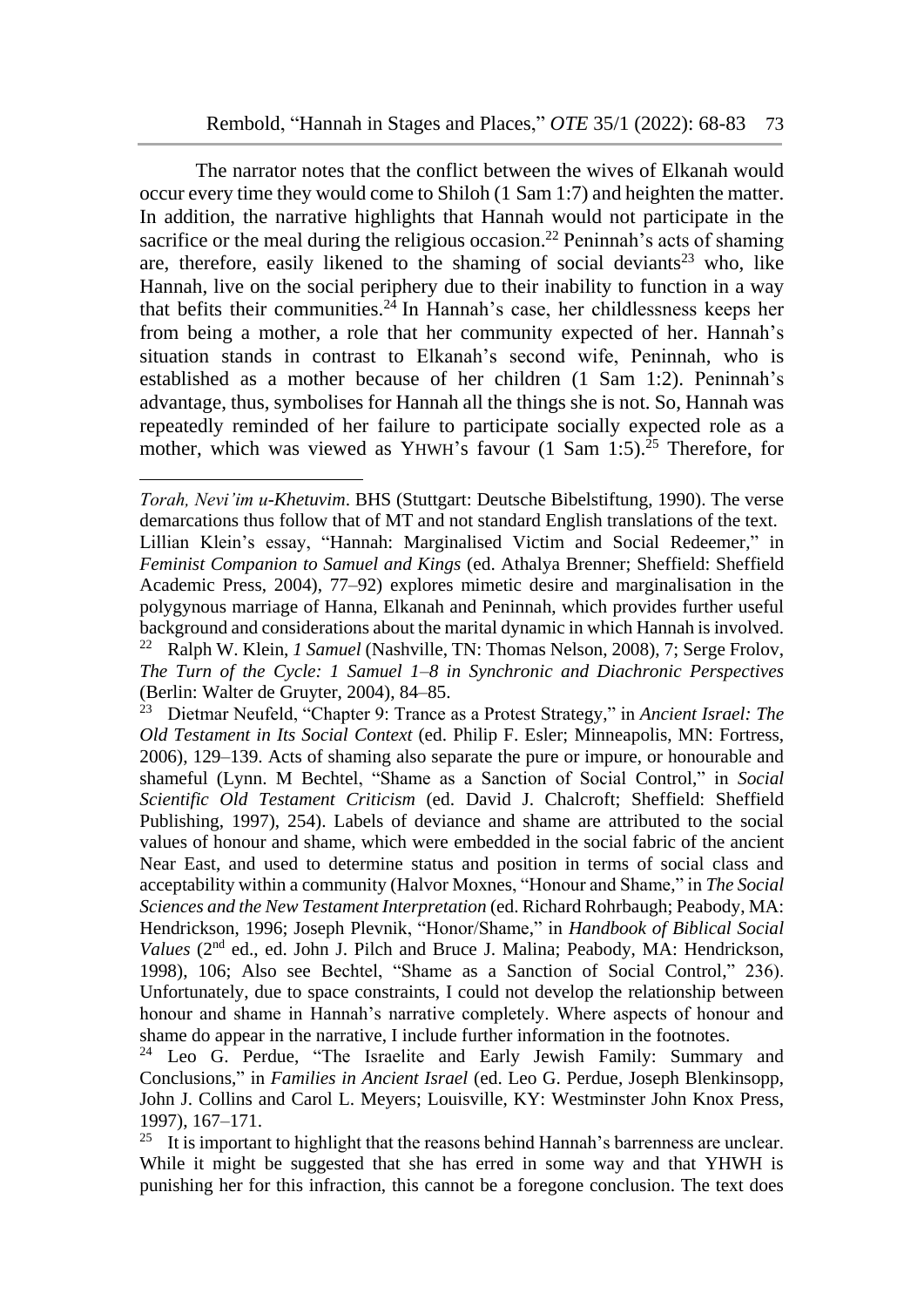Hannah the yearly cycle of emotional abuse at Shiloh characterises Shiloh as a place of shame and hurt.<sup>26</sup>

Unfortunately, Elkanah's attempts at intervention perpetuates the cycle of emotional abuse. Instead of acting as a mediator and attempting to resolve the conflict between his two wives, he continues to give Hannah preferential treatment over Peninnah and attempts to placate her with food (1 Sam 1:5). It might be assumed that Hannah has reached her wit's end when Elkanah tries to comfort her by asking, "Hannah, why are you weeping and why don't you eat, and why is your heart sad? Am I not better to you than ten sons?" (1 Sam 1:8). Despite his efforts at consoling her, his actions and words do not remove the treatment she receives from Peninnah, the social obligation she may feel to become a mother, nor the belief that YHWH has closed her womb.<sup>27</sup> At this point, she decides to leave this space, since it has, up to this point, provided no means of giving her what she desires. 28

#### **2 At the Sanctuary**

1

Ancient Near Eastern temples and their sanctuaries were regarded as the physical and "architectural embodiment[s]"<sup>29</sup> of the cosmic mountain where the world was created.<sup>30</sup> Such a location—including the temple of Shiloh in which this next phase of Hannah's story transpires—was a site of holiness, a space set apart from the profane because it was the earthly representation of the home of the god(s).<sup>31</sup> The holy space was, thus, a place of encounter between divine and human.

not reveal in any way why "YHWH closed her womb" (יִרהְוָה סְגַר רַחְמָה ;1 Sam 1:5), it only states that he did and the context implies that this is a further reason behind Elkanah's pity for Hannah and her situation. Furthermore, her later actions at the temple do not suggest that she asks YHWH for forgiveness or penitence for some transgression she committed. Instead, she only asks for his favour (1 Sam 1:11).

<sup>26</sup> Fokkelman, *Vow and Desire*, 12; Serge Frolov, *The Turn of the Cycle*, 84–85.

<sup>27</sup> Yairah Amit's essay "'Am I not more devoted to you than ten sons?': Male and Female Interpretations," in *A Feminist Companion to Samuel and Kings*. (ed. Athalya Brenner; Sheffield: Sheffield Academic Press, 1994), 68–76) explores Elkanah's statement further and considers the implications that this complaint has on Hannah's experiences as a childless woman.<br> $^{28}$  Erolay The Turn of the Cycle

<sup>28</sup> Frolov, *The Turn of the Cycle*, 85–86.

<sup>&</sup>lt;sup>29</sup> Jo-Marí Schäder, "Understanding (the Lack of) Space in Psalm 47:6 in Light of its Neighbouring Psalms: A Spatial Reading of Psalms 46–48," *OTE* 23 (2010/1):141.

<sup>30</sup> Nicolas Wyatt, *Space and Time in the Religious Life of the Near East* (Sheffield: Sheffield Academic Press, 2001), 165; Othmar Keel, *The Symbolism of the Biblical World* (trans. Timothy J. Hallett; Winona Lake, IN: Eisenbrauns, 1997), 113–114. For further reading on the temple as a site where heaven and earth meet, consult John M Lundquist', *The Temple: Meeting Place of Heaven and Earth* (London: Thames & Hudson, 1993).

<sup>31</sup> Keel, *The Symbolism of the Biblical World*, 112; Wyatt, *Space and Time in the Religious Life of the Near East*, 161–162.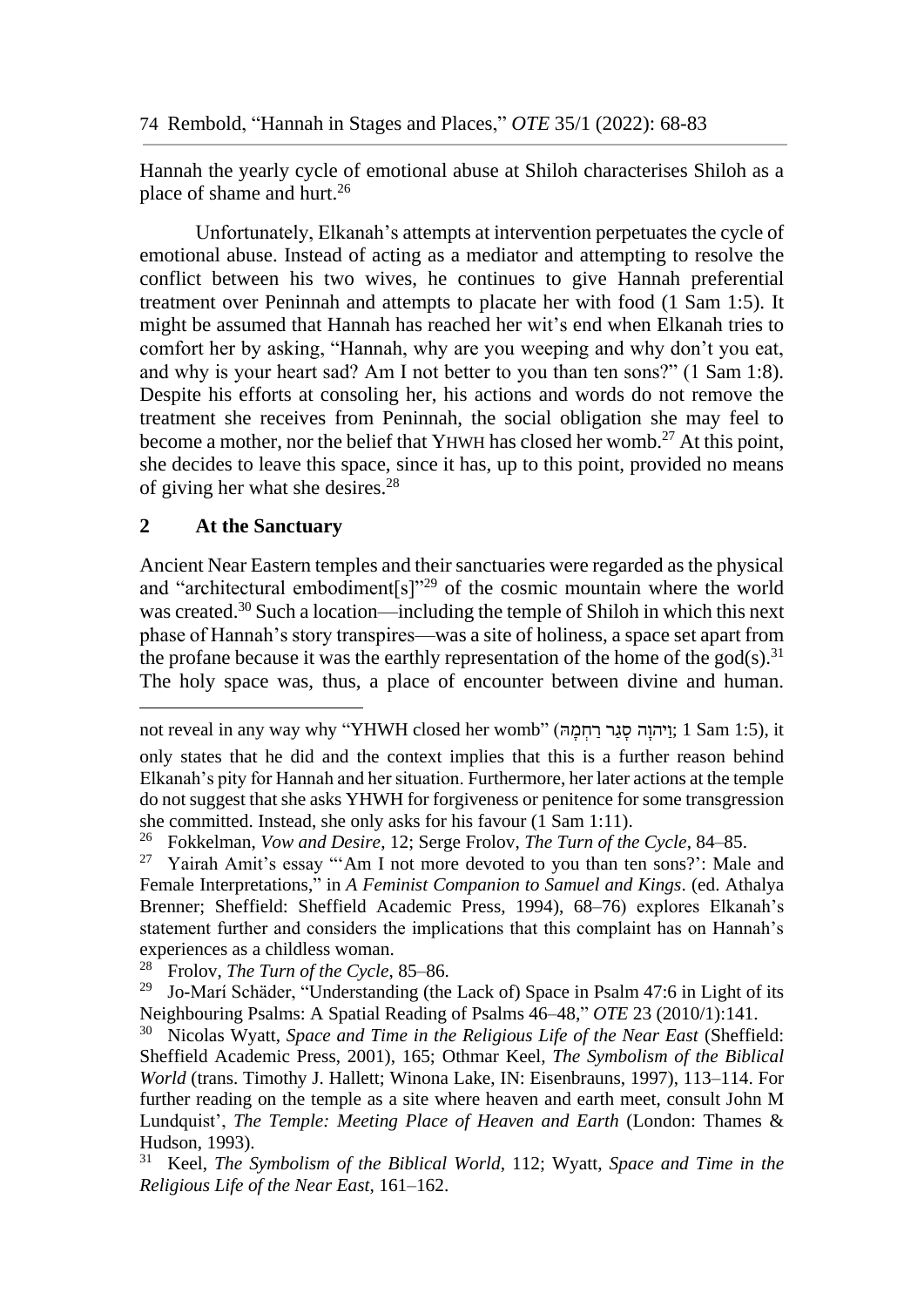Hannah likely believed her situation could change if she encountered YHWH at the "house<sup>32</sup> of YHWH" (1 Sam 1:9–18) and entreated him to give her a child.

The first descriptions of Hannah demonstrate how she acknowledges the sanctuary of the temple space. She stands near the doorpost of the temple for the entirety of the scene. From this position, she makes her request to YHWH or "YHWH of hosts" (1 Sam 1:11). The temple's physical and metaphorical borders were created to retain its holiness and were set up according to a person's level of purity or pollution. <sup>33</sup> According to biblical social values, purity is indicative of an honourable social position within a community which is decided upon by its members.<sup>34</sup> As a result, only the purest of society would be permitted into the temple, so entry was reserved for priests.<sup>35</sup> Purity was a quality assigned to those who respect and defend the boundaries of the holy space and, in so doing, showed reverence and respect for the divine being who established the regulations. <sup>36</sup> Therefore, Hannah's position outside of the sanctuary highlights her effort to maintain the boundaries and sanctity of the temple. By remaining outside while she prayed, Hannah kept her assumed pollution and yet positioned to gain purity in the process.  $37$ 

Hannah also maintains the metaphorical boundaries of the temple by the manner in which she speaks to those who occupy the space. She addresses YHWH with the rare epithet, ליהוה צבאות "YHWH of hosts"), while referring to herself as his "handmaiden" (אמת) (1 Sam 1:11). These terms clearly convey how Hannah views YHWH and her relationship with him in the sanctuary space. The terms denote a difference in the levels of honour that YHWH, the God of the

<sup>32</sup> Craig. R. Koester, *The Dwelling of God* (Washington, D.C: CBA, 1989), 12. Koester explains that there is no uniform name of the dwelling of YHWH in the narratives of the Old Testament. The house of YHWH (בִּבָית יָהוּה) featuring in 1 Samuel 1 is a change from the use of 'tabernacle' and precedes the common use of 'temple' with one exception in 1 Samuel 1:9 (הֵיכֵל יְהוָה; 'The temple of YHWH') (Koester, The *Dwelling of God*, 11–12). Given that the text refers to the house and the temple of

YHWH  $(1 \text{ Sam } 1:7, 9)$ , I use these versions.<br> $^{33}$  Schöder "Understanding (the Lack of) S

Schäder, "Understanding (the Lack of) Space," 138.

<sup>34</sup> Ernest van Eck, *Galilee and Jerusalem in Mark's story of Jesus: A Narratological and Social Scientific Reading* (Pretoria: University of Pretoria, 1995), 196.

<sup>&</sup>lt;sup>35</sup> Schäder, "Understanding (the Lack of) Space," 140; Lori McCullough, "Dimensions of the Temple: The Temple Account in 1 Kings 5–9 Compared with Ancient Near Eastern Temple Paradigms," (MA diss., Graduate School of Vanderbilt University, 2007), 29–30.

<sup>36</sup> David P. Wright, "Holiness in Leviticus and Beyond," *Interpretation* 53 (1994/4): 353–354.

<sup>37</sup> Neufeld, "Chapter 9: Trance as a Protest Strategy", 139–140; David Alter, *The David Story* (New York: WW Norton and Co., 1999), 4–5; Frolov, *The Turn of the Cycle*, 85–88; Evans, *Women in the Bible,* 29.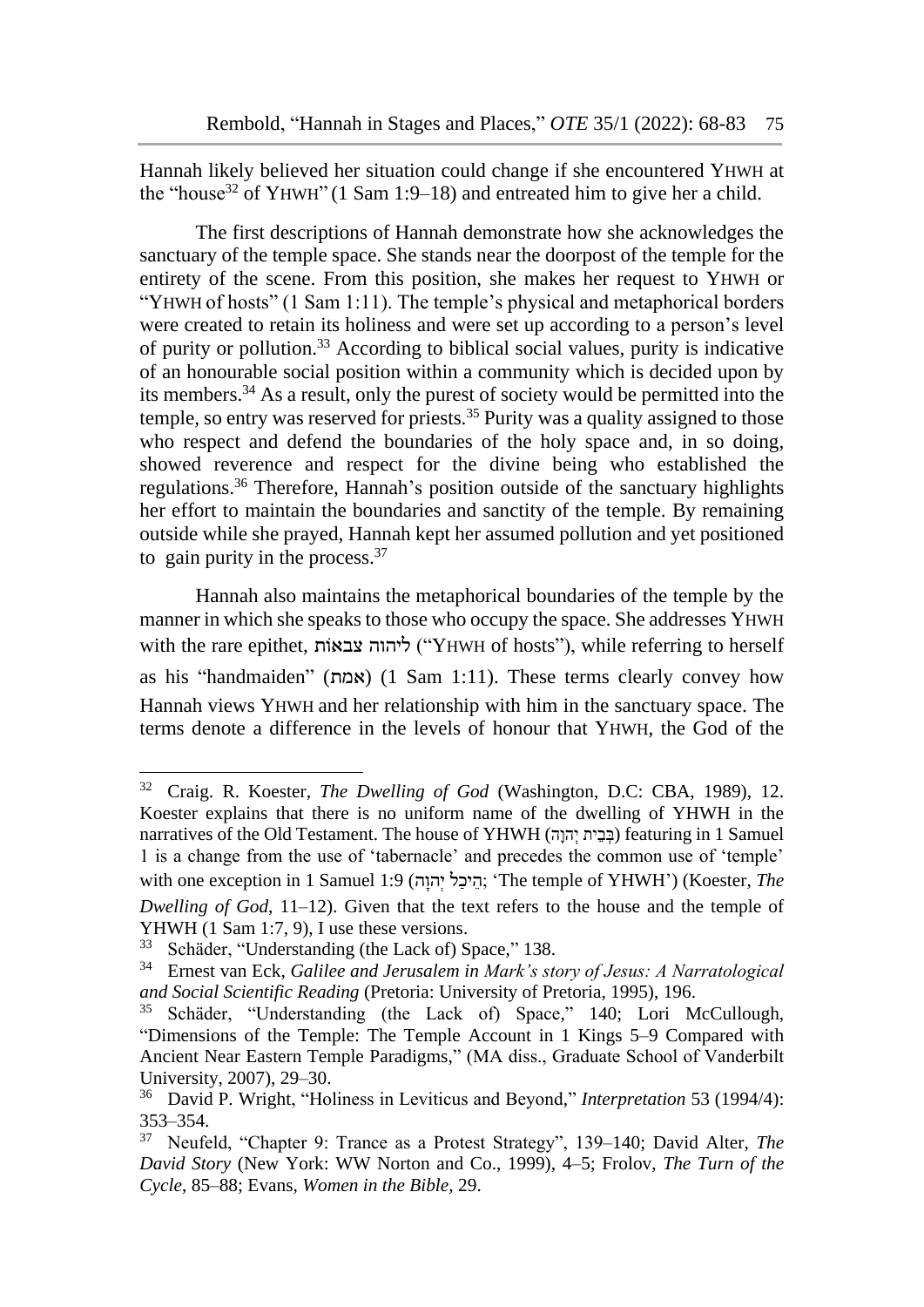temple, has in comparison to herself. Since he is the greatest "of hosts", this places YHWH in a far higher position than herself, whom she regards as a mere servant. This simple gesture indicates a reverence for YHWH, whom Hannah recognises as greater and capable of granting her what she desired. This gesture also brings us to another important message that Hannah conveys with her choice of names. Since Hannah describes herself as YHWH's handmaiden, this places YHWH as her patron or the one who can provide a service, and herself as his client or the one who asks and may receive the aide of the patron. This relationship is based on differences of status, class, and means, and is formed based on the client, who is of lower status than the client, asking the patron to aid them in some way without an expectation of repayment – or, at least, repayment in kind.<sup>38</sup> This means that the patron-client relationship places the client at the patron's mercy and acts of grace.<sup>39</sup>

Hannah's dependence on YHWH's patronage is further illustrated by her emotional state and how she lays out her bequest. The passage paints a clear picture of Hannah's desperation by describing her as being "bitter of soul" ( מרת שׁנפ(, and by commenting on her continuous weeping (1 Sam 1:10). Hannah's tears are likely motivated by the intense grief she feels for her childlessness and the consequences thereof (1 Sam 1:15–16) as well as the belief that she is not worthy of YHWH's intervention. After all, YHWH is said to have been the one to have closed her womb in the first place (1 Sam 1:5). How Hannah formulates her vow to YHWH is grounded in these feelings of grief and unworthiness, alongside conditional statements and labels that draw attention to their disparate statuses. Hannah's vow reads: "YHWH of hosts, *if* you certainly look on the affliction of your handmaid and remember me, then I will give to YHWH all the days of his life and a razor will not go up to his head" (1 Sam 1:11, emphasis added). By avoiding using a definitive statement here, Hannah acknowledges her situation and the possibility that YHWH may choose to reject her vow, based on his knowledge of her situation or the judgement that her choice of "repayment" would be insufficient. When these elements are considered together, one may argue that Hannah's interactions within the temple space are mediated by her knowledge about the temple and its protocols and an awareness of her situation. While the former governs how she is to navigate and manage herself in the space,

<sup>&</sup>lt;sup>38</sup> Gratitude can be regarded as a form of payment for the services or aid that a patron supplies to the client. This gratitude is shown by means of social support or the bestowal of praise and honour upon a patron in the public sphere (D.A. deSilva, *Honor, Patronage, Kinship & Purity: Unlocking New Testament Culture*. (Downers Grove, IL: Intervarsity Press, 2000), 109.

<sup>39</sup> Phil J. Botha, "Social Values and the interpretation of Psalm 123," *OTE* 14 (2001/2):189–198. For more information on patron-client relationships, see D.A deSilva, *Honor, Patronage, Kinship & Purity: Unlocking New Testament Culture*, 2000 and Bruce J. Malina, "Patronage," in *The Handbook of Biblical Social Values* (2<sup>nd</sup> ed. Ed., John J Pilch and Bruce J Malina; Peabody, MA: Hendrickson, 1998), 151–155.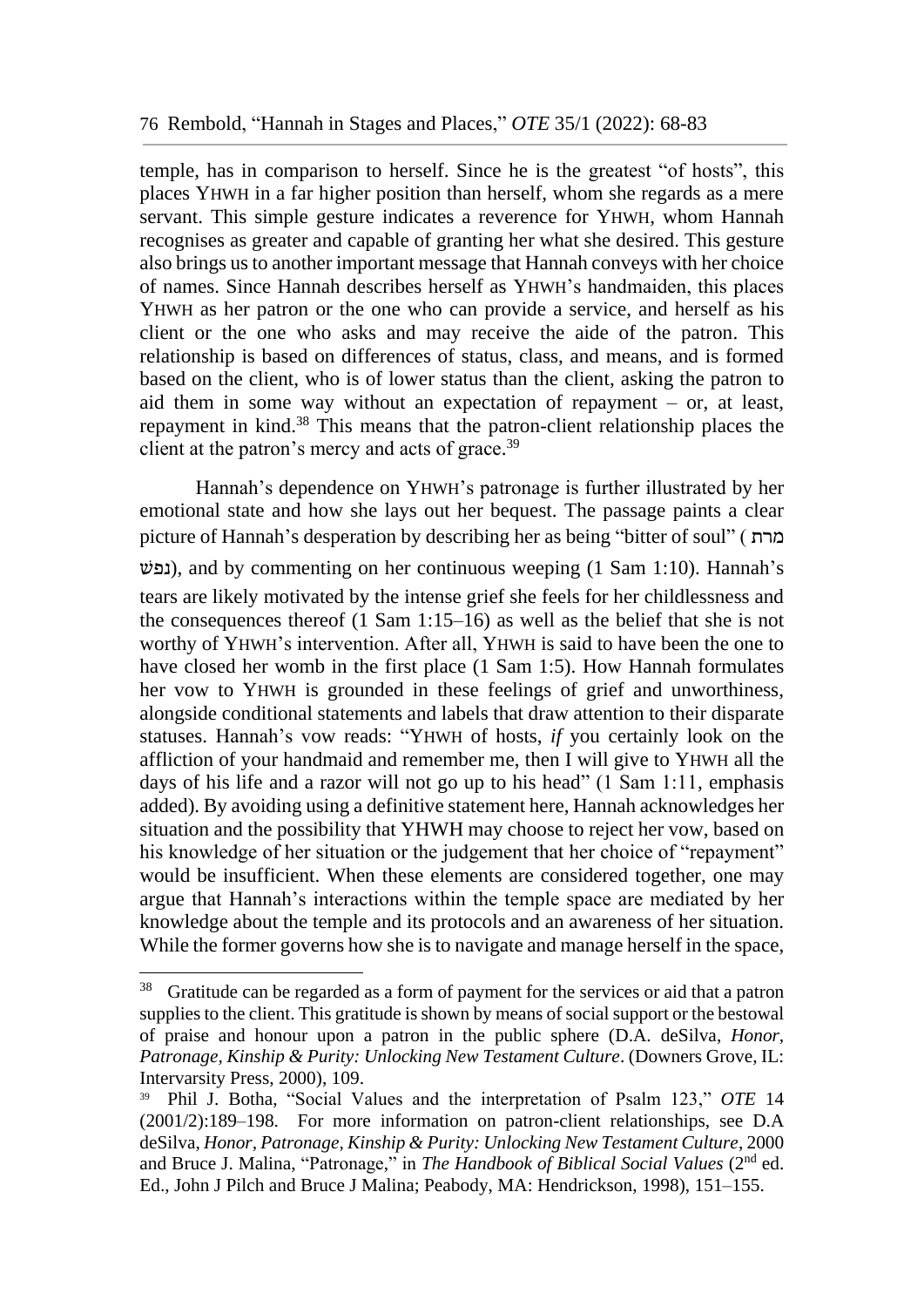the latter informs her of her status and what this means for how she can and should interact with the other characters who inhabit the space.

Her careful navigation of the sanctuary space and the hierarchies linked to it is also evident in her conversation with the high priest Eli, whom she refers to as אדני $'$ "my lord"). It is not clear if Hannah is aware of Eli's presence, but he has been watching her since her arrival at the temple doors. His focus is said to be on her mouth because her lips are moving rapidly as she prays and so he judges Hannah to be drunk (1 Sam 1:12–13). He chooses then to confront her, asking her "How long will you be drunk? Turn away your wine from upon you!" (1 Sam 1:14). Even though this reaction to Hannah's state is rash<sup>40</sup> and questions Hannah's honour, Hannah's response is to remain respectful and humble as she explains that she has "poured out [her] soul to the face of YHWH" and even asks him to not regard her as a "worthless woman" (יעלּבלּבת־ּ) (1 Sam 1:15–16). While Eli's initial reaction to Hannah's presence and behaviour at the temple gates appears alien to the idea that a temple is a place which is representative of healing and restoration, the defence of her honour produces an entirely different reaction in Eli. Instead of disregarding her vow, he chooses to honour it by saying, "Go in peace and the God of Israel will your petition that you have asked of him" (1 Sam 1:17). Their interaction is particularly significant in that it shows Hannah's characteristic self-awareness and understanding of the space she is in and its rules, but this time includes the voice of someone who is a spokesperson for the sanctuary.

When Eli blesses Hannah's vow<sup>41</sup> and prayers to YHWH, it invokes a change in Hannah's countenance. This is likely because Eli's blessing may have given Hannah some hope that her vow may come to fruition and that YHWH will give her a child.<sup>42</sup> As a result, Hannah is no longer "bitter of soul" (1 Sam 1:10) or "sad of spirit" (1 Sam 1:15). Instead, Hannah is hopeful as she departs the sanctuary, particularly at the prospect of becoming a mother (1 Sam 1:18). This alteration in Hannah's emotional state seems to indicate that her experience of the temple stands in stark contrast to the domestic spaces she normally inhabits. In both cases, Hannah is expected to navigate the space by understanding which social elements and guidelines govern her behaviour and status. The perceived roles she needs to play in her community and her relationships with the other characters who inhabit those spaces alongside her.

<sup>40</sup> Frolov, *The Turn of the Cycle*, 88–89.

<sup>41</sup> Frolov (*The Turn of the Cycle*, 88–89) points out that Eli might have blessed Hannah's vow in an effort to send her from the temple and to avoid further confrontation, but it might be that he has realised that his accusation was, in fact, erroneous or unnecessarily harsh.

<sup>42</sup> Fokkelman, *Vow and Desire*, 53–54.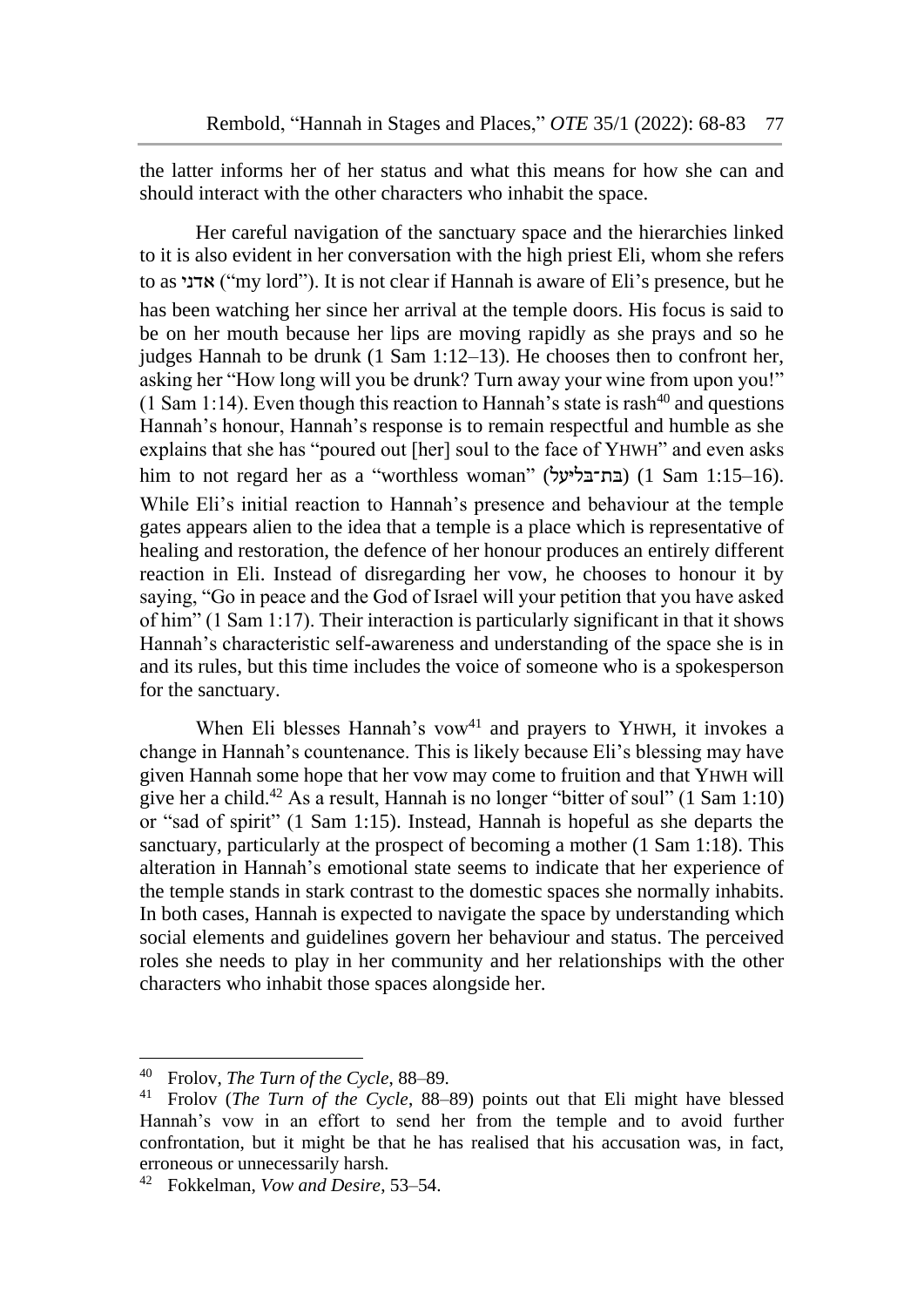78 Rembold, "Hannah in Stages and Places," *OTE* 35/1 (2022): 68-83

In the sanctuary's representation as a space that grants direct access to YHWH, Hannah finds the seemingly never-ending cycle of childlessness and shame broken. The temple acts as a "petitionary locus for [the] infertile [Hannah]",<sup>43</sup> allowing Hannah the physical and metaphorical space to address her lack of status and seek the means which could change her position. Together, the potentiality of the temple and Hannah's behaviour in it facilitate a transformation of her status.

#### **3 After the Sanctuary**

When Hannah has reunited with her family, it is clear that she and her domestic space undergo a change. Before going to the sanctuary, Shiloh represents the shame attached to her barrenness, mainly because it is attached to the belief that she has lost favour with YHWH, and because of Peninnah's incessant reminders that Hannah is, effectively, "purposeless".<sup>44</sup> Now, however, Hannah has found "grace in [Eli's] eyes" (1 Sam 1:18), which likely means she has also found grace in YHWH's eyes. Consequently, Peninnah's taunts begin to lose their initial potency, and Hannah's behaviour changes from trembling, weeping and refusing food (1 Sam 1:6–7) to being glad, eating and taking part in acts of reverence to YHWH (1 Sam 1:19). This means that Shiloh does not have to represent the cycle of shame it did before Hannah visited the temple.

The same might be said for Ramah. While little is revealed about Hannah's family life there before their return, one could assume that it represents similar ideas to those of Shiloh for Hannah. This is because Hannah's childlessness would remain an issue for her regardless of which space she enters and because the party that goes on the pilgrimage is made up of the same people who make up Elkanah's household. So, if her husband pities her for her childlessness in Shiloh, he would likely still pity her in Ramah. It also means that if Hannah's status or role were to change in Shiloh, it would impact how she experiences and characterises that space and Ramah too.

The differences in Hannah's interpersonal interactions in domestic spaces are evident in the actions – or absence thereof – of Elkanah and Peninnah. Hannah's status as Elkanah's first wife (1 Sam 1:2) implies an existent hierarchy between herself and other members of the household. When Hannah leaves the sanctuary, she is armed with hope and the high priest's blessing, which means that her engagement with space *need not* be impacted by Peninnah's taunts nor Elkanah's pity at her barrenness. Furthermore, with the birth of Samuel, Hannah has evidence that "YHWH remembered her" (1 Sam 1:11) and the vow she made to him (1 Sam 1:19), thereby granting her honour. Consequently, even if Peninnah remains jealous, she cannot shame Hannah based on childlessness or a

<sup>43</sup> Hector Avalos, *Illness and Health Care in the Ancient Near East* (Cambridge: Harvard Seminal Museum Publications, 1995), 328.

<sup>44</sup> Ibid., 328.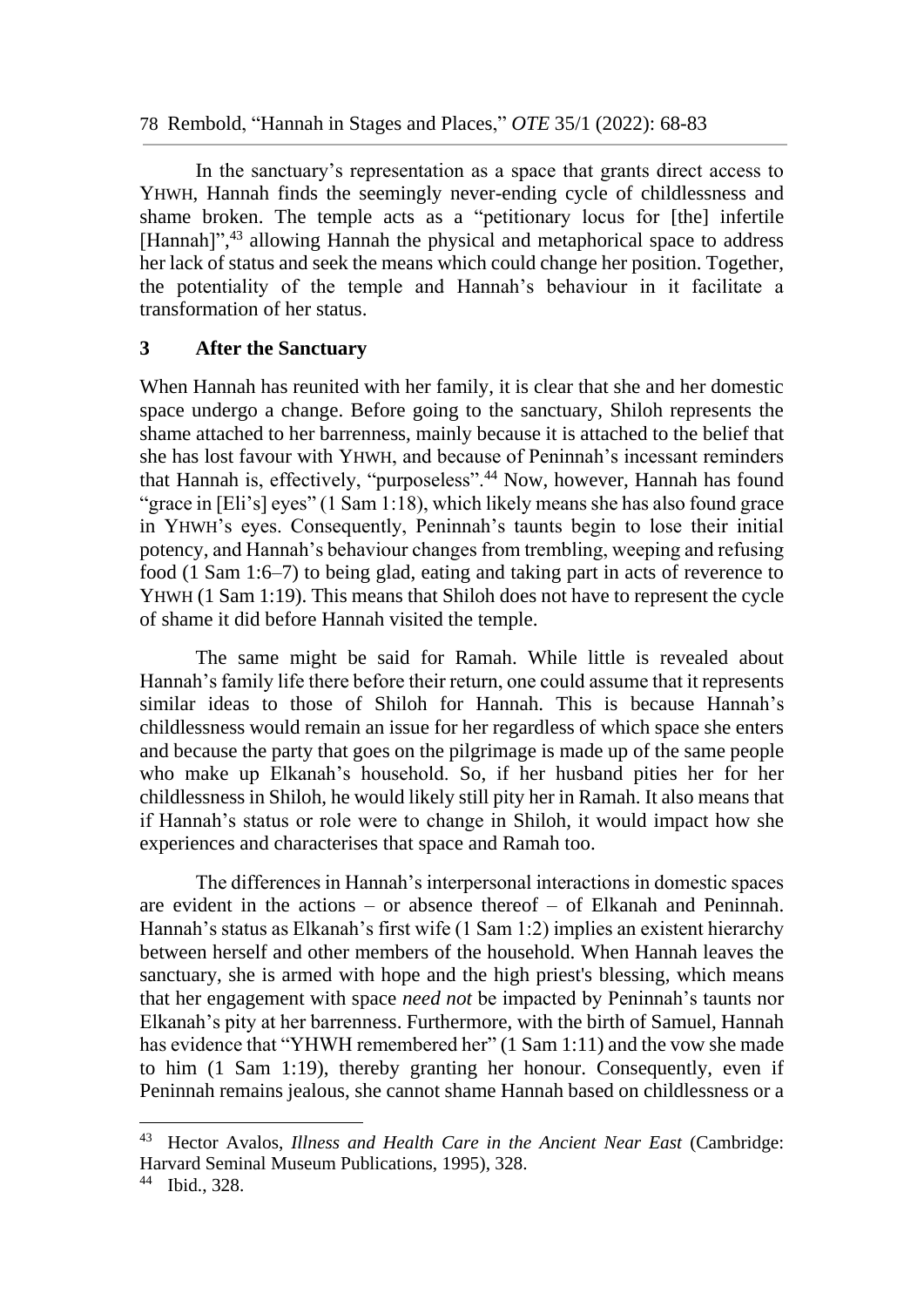lack of divine favour, nor could Elkanah find a root for pity in either of these again.<sup>45</sup> The passage supports this as Peninnah/the rival is not mentioned after 1 Sam. 1:6, nor are there any examples of Elkanah's pity after Hannah's return from the sanctuary. When it is time for the annual sacrifice in Shiloh again, Hannah remains behind at first so that she can wean Samuel before dedicating him to the temple. This decision is supported by Elkanah,<sup>46</sup> who tells her "Do the good in your eyes…Surely YHWH will establish his word" (1 Sam 1:23). Even though Hannah's decision is likely motivated by practicality and, as such, might not necessarily need Elkanah's approval, Hannah still involves him and she receives the support which she was sorely lacking before. Overall, Hannah's restored honour triggers positive changes in her experiences in the domestic spaces of both Ramah and Shiloh. Both Elkanah and Peninnah's pre-sanctuary responses to her childlessness have been rendered invalid, and have enabled her to attain respect from others and fulfil her perceived role of first wife.

Hannah's behaviour in Shiloh and the nearby temple upon her return with Samuel stands, once again, in stark contrast to her previous inhabiting of the space (1 Sam 1:3–18). Her continued presence and involvement in the festivities are clear in verse 24 when she and Elkanah present a bull calf as a sacrifice at the temple, suggesting that she does not revert to the silent and unhappy woman to which readers are first introduced but maintains the positive outlook she gained at the sanctuary. Furthermore, Hannah's desperate, woeful pleadings have been made into retellings of YHWH's favour of her and her gratitude for what YHWH has done. This is most evident in how Hannah recounts to Eli how she "prayed unto YHWH" and how he answered her request and gave her a son (1 Sam 1:27).

When Hannah returns to the sanctuary, she stands once again on the precipice of change. While verses 10–11 show her looking for solutions, the final verses of the passage show how Hannah upholds the vow she entered into by giving up the child YHWH agreed to give her (1 Sam 1:11, 24–28). Unfortunately, the narrative ends with Samuel's dedication (1 Sam 1:28); therefore, it is not entirely clear whether or not the changes Hannah experiences in the narrative and the perceptions that she makes of these places are permanent.<sup>47</sup> Hannah's choice to give her child to the sanctuary means that she

<sup>45</sup> Fokkelman, *Vow and Desire*, 53–55; Frolov, *The Turn of the Cycle*, 85.

<sup>46</sup> This statement is, arguably, more positive than what Frolov (*The Turn of the Cycle*, 85) has posited about Elkanah's psychology. In his analysis of 1 Sam 1–2, Frolov argues that while Elkanah and Hannah seem to want the same things, Elkanah is also a "frustrated egotist" who has taken his want for a child out on his wife. Then, when Hannah decides to remain behind in Shiloh in 1 Sam 1:23, Frolov proposes that Elkanah's response to Hannah's decision is a "cautious disapproval" (*The Turn of the Cycle*, 93).

<sup>47</sup> Bodner, *I Samuel: A Narrative Commentary in Hebrew*, 25.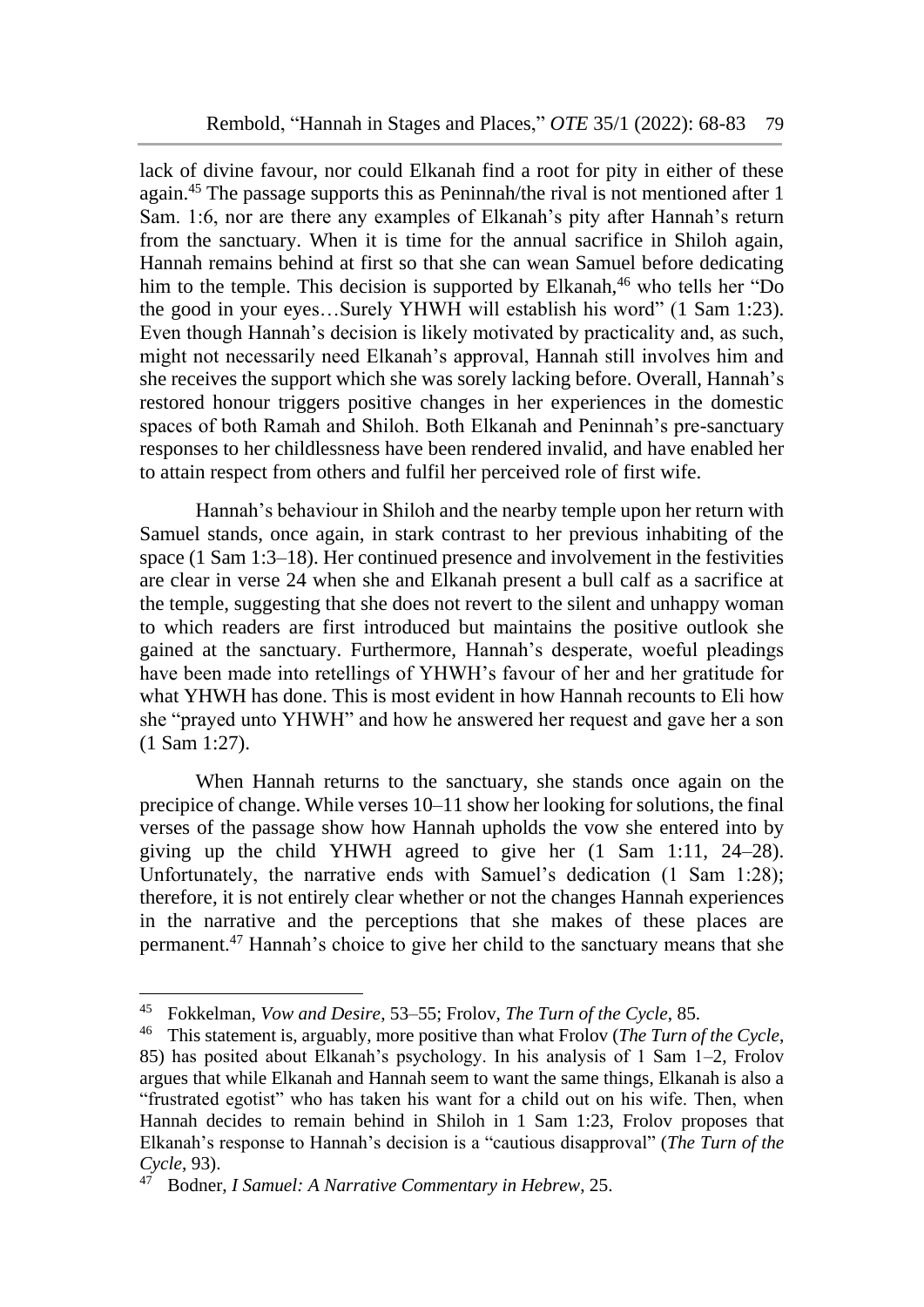is once again childless in some sense and may still be subject to ridicule.<sup>48</sup> It is only revealed later in 1 Samuel that Hannah had children and that she continues to see Samuel even after he is taken in at the temple (1 Sam 2:19–21). Hannah's experience of the spaces she inhabits is, therefore, more permanently transformed outside the set text's bounds, but the intermediary time remains unresolved.

## **C CONCLUSION**

This paper illustrates how representations of narrative space change according to the stages of Hannah's journey from childless woman to mother. By dividing the story up into three parts, the analysis compares each place from when it was first introduced to how it changes as the narrative progresses. Before Hannah goes to the sanctuary, she is an emotionally downtrodden and silent member of her marriage. At the sanctuary, she works through her pain and seeks the final solution to her childlessness. Once she leaves the sanctuary, she is a more confident, resilient version of herself (1 Sam. 1:18) in anticipation of the fulfilment of her vow. This confidence increases upon Samuel's birth and, as a result, alters how places like Shiloh and Ramah are experienced. The place most affected is Shiloh which was first characterised by Peninnah's humiliation of Hannah and the emotional turmoil that accompanies this treatment. Once Hannah has given birth to Samuel; however, Shiloh becomes a place of renewed hope, and a representation of YHWH's favour for Hannah.<sup>49</sup>

The analysis creates a clear link between the ways in which the representations of spaces change as a result of the progression in Hannah's story: as Hannah goes from being a childless woman to a mother, the perceptions created of the spaces change because of the spaces' altered associations. While this explains how her perceptions of these spaces might change, it says little about how already established representations of space affect the characters. The exception to this is the temple, which stages the turning point in Hannah's narrative. The sanctuary, the home of YHWH and a sacred place of healing, acts not only as the site of Hannah's transformation but as a tool which makes her transformation possible. The analysis indicates that this is due to the manner in which Hannah interacts with the temple space and the people who dwell in it.

Therefore, it may be concluded that an analysis of narrative space relies both on the concrete, that is, the physical locations, time and social norms and values that govern a place, as well as the metaphorical, the perceptions created and suggested by the narrator and characters. This indicates that it is imperative to examine how these narrative voices interact with space, whether on the outside or inside. Due to the lack of resolution the passage offers, it is not clear whether

<sup>48</sup> Eslinger, *Kingship of God in Crisis*, 90; Esther Fuchs, *Sexual Politics in the Biblical Narrative* (Sheffield: Sheffield Academic Press, 2000), 45–46.

<sup>49</sup> Fokkelman, *Vow and Desire*, 55.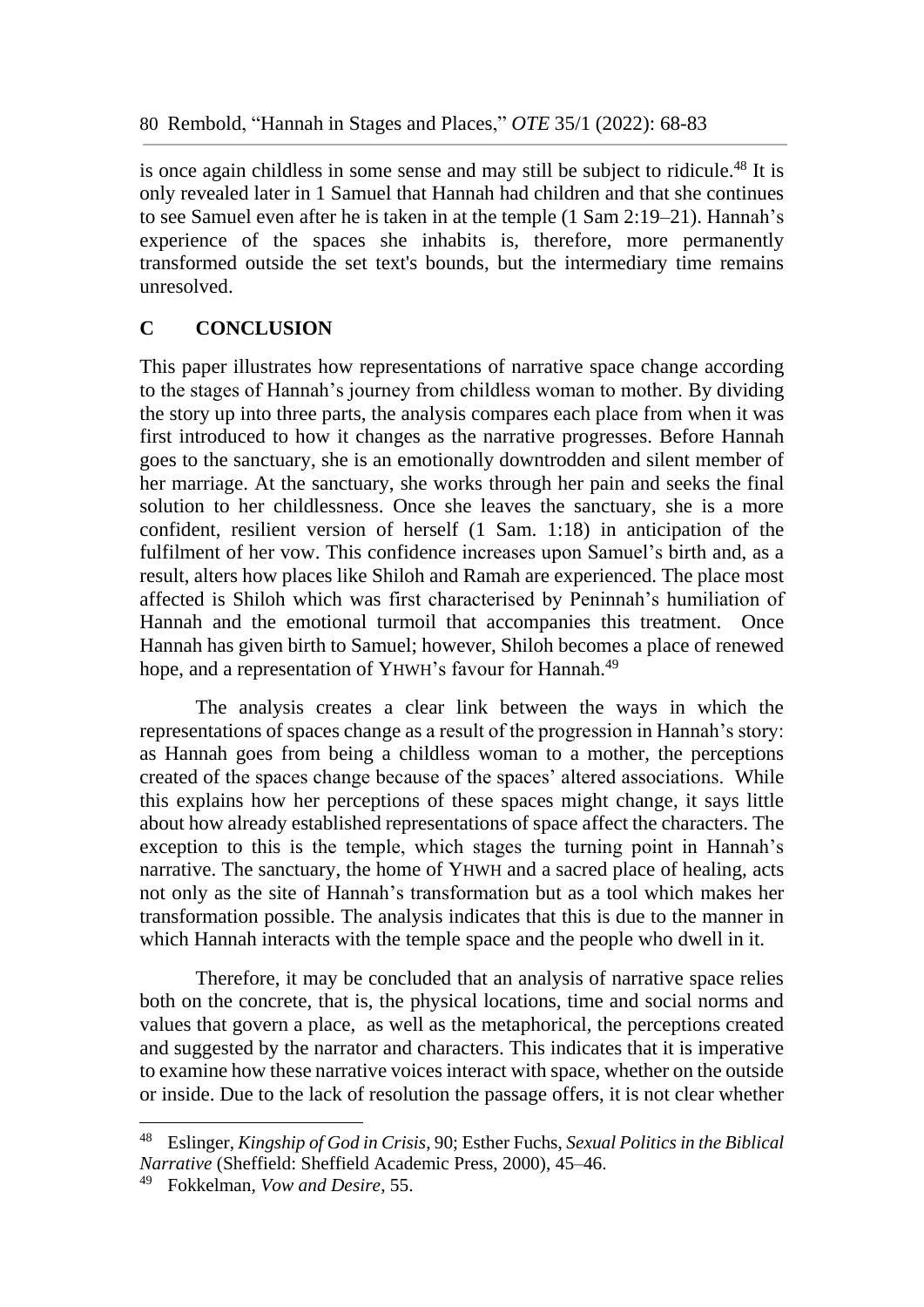the representations of Ramah, Shiloh and the sanctuary are permanently changed. It is clear, however, that they have the potential to be (re)shaped and to do some altering of their own.

#### **D BIBLIOGRAPHY**

Alter, Robert. *The Art of Biblical Narrative*. New York: Basic Books, 1981.

\_\_\_\_\_\_. *The David Story*. New York: WW Norton and Co., 1999.

- Amit, Yairah. "'Am I not more devoted to you than ten sons?': Male and Female Interpretations." Pages 68–76 in *A Feminist Companion to Samuel and Kings*. Edited by Athalya Brenner. Vol 5 of *Feminist Companion*. Sheffield: Sheffield Academic Press, 1994.
- Avalos, Hector. *Illness and Health Care in the Ancient Near East*. Harvard Semitic Monograph 54. Cambridge: Harvard Seminal Museum Publications, 1995.
- Bal, Mieke. *Narratology: Introduction to the Theory of Narrative*. 4<sup>th</sup> edition. Toronto: University of Toronto Press, 2020.
- Bar-Efrat, Shimeon. *Narrative Art in the Bible*. Translated by Dorothea Shefer-Vanson. Journal for the Study of the Old Testament Supplement Series 70. Sheffield: Almond Press, 1989.
- Bechtel, Lynn M. "Shame as a Sanction of Social Control." Pages 232–258 in *Social Scientific Old Testament Criticism*. Edited by David J. Chalcroft. Sheffield: Sheffield Publishing, 1997.
- Berlejung, Angelika. "Methods." Pages 31–57 in *T & T Clark Handbook of the Old Testament*: *An Introduction to the Literature, Religion and History of the Old*  Testament. 3<sup>rd</sup> ed. Edited by Jan C. Gertz et al. London: T &T Clark International, 2012.
- Bodner, Keith. *I Samuel: A Narrative Commentary in Hebrew*. Bible Monographs 19. Sheffield: Sheffield Phoenix Press, 2009.
- Botha, Phil J. "Social Values and the interpretation of Psalm 123." *Old Testament Essays* 14 (2001/2): 189–198.
- Camp, Claudia. V. "Storied Space, or Ben Sira 'Tells' a Temple." Pages 68–80 in *Imagining Biblical Worlds: Studies in Spatial, Social, and Historical Constructs in Honor of James W. Flanagan*. Edited by David. M. Gunn and Paula. M. McNutt. Journal for the Study of the Old Testament Supplement Series 359. Sheffield: Sheffield Academic, 2002.
- Davies, Eryl W. *Biblical Criticism: A Guide for the Perplexed*. Bloomsbury T&T Clark Guides for the Perplexed. London: Bloomsbury T & T Clark, 2013.
- de Jong, Irene J.F. *Narratology and Classics: A Practical Guide*. Oxford: Oxford University Press, 2014.
- deSilva, D.A. *Honor, Patronage, Kinship & Purity: Unlocking New Testament Culture*. Downers Grove, IL: Intervarsity Press, 2000.
- Dennerlein, Katrin. *Narratologie des Raumes*. Berlin: De Gruyter, 2009.
- Eslinger, Lyle M. *Kingship of God in Crisis*. Sheffield: Almond, 1985.
- Evans, Mary J. *Women in the Bible*. Cape Town: Oxford University Press, 1983.
- Fokkelman, Jan P., *Vow and Desire*. Vol. 4 of *Narrative Art and Poetry*. Assen: Van Gorcum, 1993.
- Freedman, David N., ed. *The Anchor Bible Dictionary*. 5 vols. New York: Doubleday, 1992.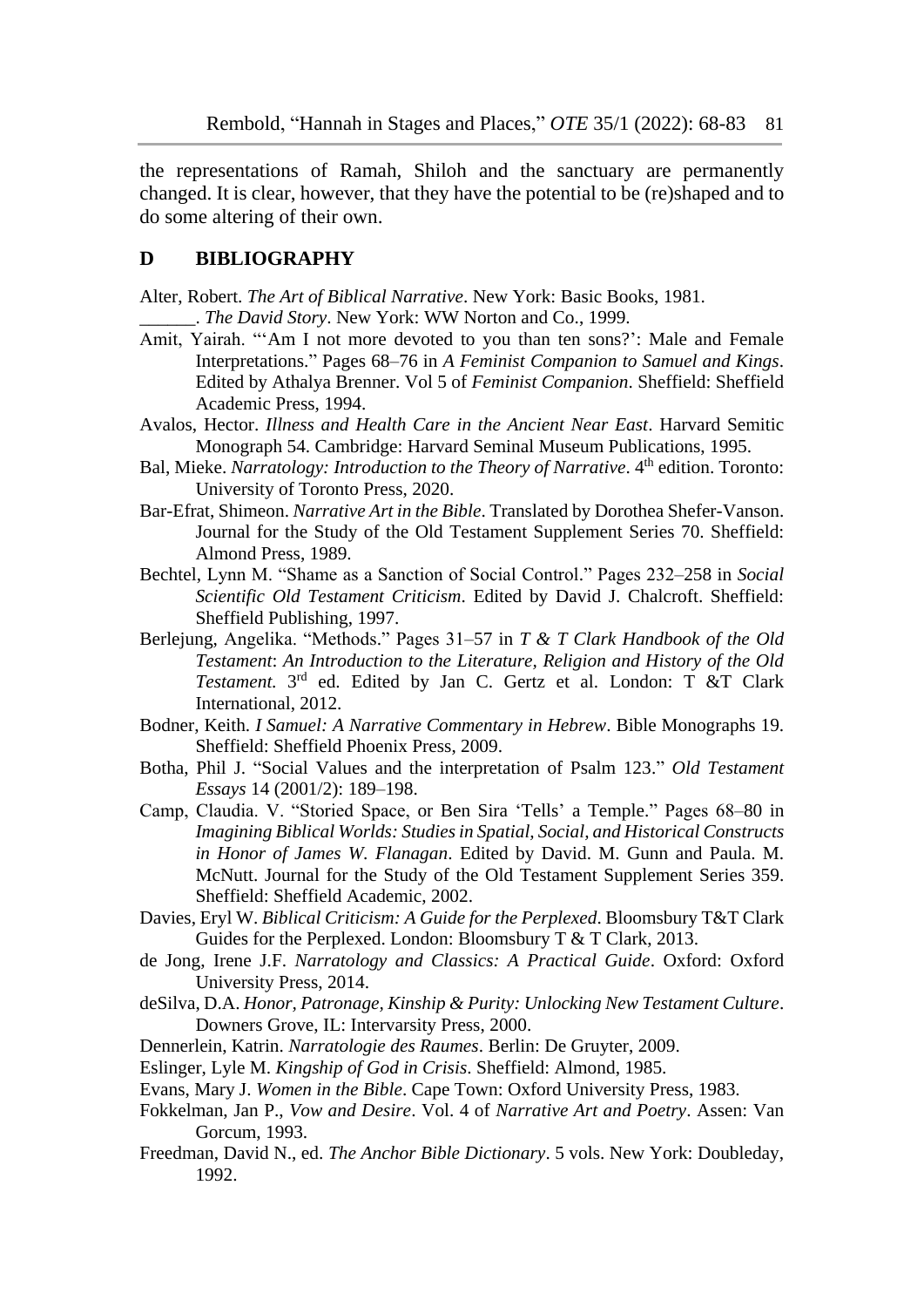- Frolov, Serge. *The Turn of the Cycle: 1 Samuel 1–8 in Synchronic and Diachronic Perspectives*. Berlin: Walter de Gruyter, 2004.
- Fuchs, Esther. *Sexual Politics in the Biblical Narrative*. Journal for the Study of the Old Testament Supplement Series 310. Sheffield: Sheffield Academic Press, 2000.
- Gartner-Brereton, Luke. *The Ontology of Space in Biblical Narrative: The Determinate Function of Narrative "Space" within the Biblical Hebrew Aesthetic*. London: Routledge, 2008.
- Hones, Sheila. "Literary Geography: setting and narrative space." *Social & Cultural Geography*, 12 (2011/7): 685–699.
- Hühn, Peter, Jan C. Meister, John Pier and Wolf Schmid. eds. *Handbook of Narratology*. 2nd ed. Berlin: De Gruyter, 2014.
- Keel, Othmar. *The Symbolism of the Biblical World*. Translated by Timothy J. Hallett. Winona Lake, IN: Eisenbrauns, 1997.
- Kittel, Rudolf, Karl Elliger, Wilhelm Rudolph, Hans P Rüger, G.E. Weil and Hans Bardtke eds. *Torah, Nevi'im u-Khetuvim.* BHS. Stuttgart: Deutsche Bibelstiftung, 1990.
- Klein, Lillian. R. "Hannah: Marginalised Victim and Social Redeemer." Pages 77–92 in *A Feminist Companion to Samuel and Kings*. Edited by Athalya Brenner. Sheffield: Sheffield Academic Press, 1994.
- Klein, Ralph. W. *1 Samuel*, World Biblical Commentary 10. Edited by John. D. W. Watts and James W. Watts. Nashville, TN: Thomas Nelson, 2008.
- Koester, Craig. R. *The Dwelling of God*. Catholic Biblical Quarterly Monograph Series 22. Washington, D.C: CBA, 1989.
- Lundquist, John M. *The Temple: Meeting Place of Heaven and Earth*. London: Thames & Hudson, 1993.
- Maier, Christl M. *Daughter Zion, Mother Zion: Gender, Space and the Sacred in Ancient Israel*. Minneapolis, MN: Fortress, 2008.
- Malina, Bruce J. "Patronage." Pages 151–155 in *Handbook of Biblical Social Values*. 2<sup>nd</sup> ed. Edited by Pilch, John J. & Malina, Bruce J. Peabody, MA: Hendrickson, 1998.
- Marguerat, Daniel and Bourquin, Yven. *How to Read Bible Stories*. Translated by John Bowden. London: SCM Press, 1999.
- McCullough, Lori. "Dimensions of the Temple: The Temple Account in 1 Kings 5–9 Compared with Ancient Near Eastern Temple Paradigms." MA diss., Graduate School of Vanderbilt University, 2007.
- Moxnes, Halvor. "Honour and Shame." Pages 19–40 in *The Social Sciences and the New Testament Interpretation*. Edited by Richard Rohrbaugh. Peabody, MA: Hendrickson, 1996.
- Neufeld, Dietmar. "Chapter 9: Trance as a Protest Strategy." Pages 128–141 in *Ancient Israel: The Old Testament in Its Social Context*. Edited by Philip F. Esler. Minneapolis, MN: Fortress, 2006.
- Perdue, Leo G. "The Israelite and Early Jewish Family: Summary and Conclusions." Pages 163–222 in *Families in Ancient Israel*. Edited by Leo G. Perdue, Joseph Blenkinsopp, John J. Collins and Carol L. Meyers. Louisville, KY: Westminster John Knox Press, 1997.
- Pilch, John J. and Malina, Bruce J., eds., *Handbook of Biblical Social Values*. 2<sup>nd</sup> ed. Peabody, MA: Hendrickson, 1998.